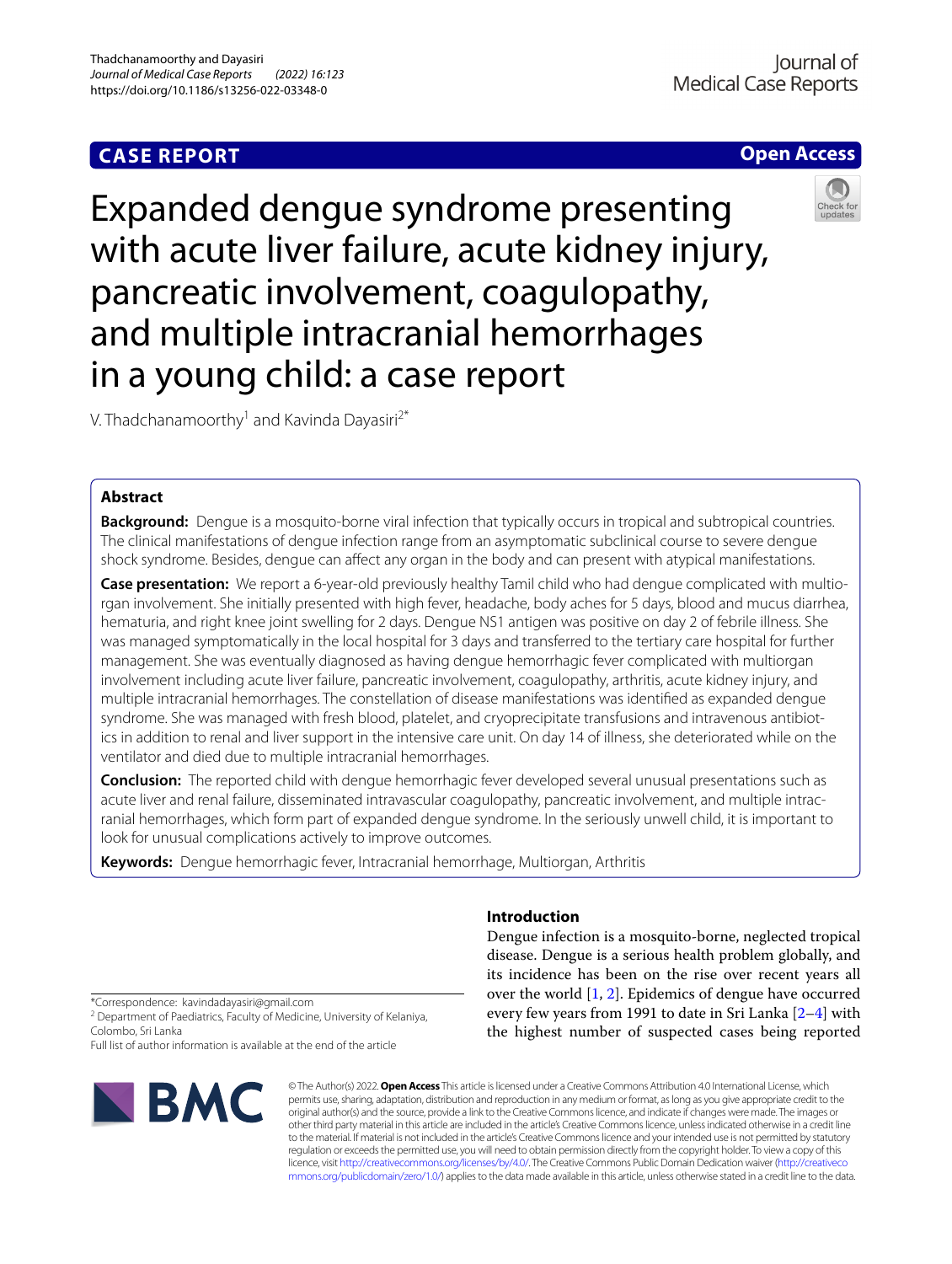in 2017 [[4\]](#page-4-2). Dengue fever (DF) and dengue hemorrhagic fever (DHF) are caused by four antigenitically distinct dengue virus subtypes. Dengue virus is transmitted by *Aedes aegypti* [\[5\]](#page-4-3). After an incubation period of 4–10 days, the mosquitoes transmit the virus for the rest of their life; the infection varies from self-limiting subclinical infection to lethal complications such as dengue shock syndrome and multiorgan failure  $[5]$  $[5]$ . There are several atypical or uncommon presentations of dengue infection, including hepatitis, encephalitis, myocarditis, pancreatitis, and arthritis [[6\]](#page-4-4). Expanded dengue syndrome incorporates a wide spectrum of uncommon presentations of this common disease. The World Health Organization (WHO) established guidelines for expanded dengue syndrome in 2012, and subsequently, several pediatric cases of expanded dengue syndrome were reported, more in association with DHF than DF. Unusual presentations could be associated with coinfection, comorbidities, and lethal complications following prolonged shock [[6\]](#page-4-4). Early diagnosis might help to prevent unfavorable outcomes. In addition, patients should also seek medical attention without delay to prevent severe complications. Unusual presentations of expanded dengue syndrome are reported less frequently in children as compared with adults. We present the case of a young girl who presented with expanded dengue syndrome and died due to multiple intracranial hemorrhages.

# **Case history**

A 6-year-old previously health Tamil girl was transferred to the tertiary hospital with continuous high fever (highest 41.8 °C), severe headache, body ache for 5 days, blood and mucus diarrhea, hematuria, and right knee joint swelling for 2 days duration. She was admitted to local hospital with positive NS1 antigen. Complete blood count on admission revealed white blood count of  $5.2 \times 10^3/\text{mm}^3$ , hemoglobin of 11 g/dl, and platelet count of  $150 \times 10^{3/}$  cumm. She was managed symptomatically with monitoring of serial blood counts. As she developed gross hematuria and one episode of blood and mucus diarrhea, she was transferred to the tertiary care hospital for further management. Her urine output was 0.4 ml/ kg/h. No other bleeding manifestations were reported by the child. Her paracetomol intake was appropriate for the weight. There was no past history of medical illness, surgical intervention, or hospitalization of the child. The child's father also had dengue DHF 2 weeks before but recovered within 2 weeks. She had age-appropriate development and immunization. Both parents and their relatives were worried about the child's condition on admission as this was the only child of this family.

Physical examination revealed that she was overweight (33 kg), ill, irritable, febrile, and mildly icteric, and had bilateral congested conjunctiva and mild bleeding from gums. Her vital signs on admission were pulse rate of 152/minute with low volume, blood pressure of 140/120 mmHg, respiratory rate of 32/minute, capillary reflling time of 3 seconds, and cold and clammy extremities. Abdominal examination revealed 5 cm hepatomegaly and 3 cm splenomegaly with generalized abdominal tenderness. Respiratory system examination revealed reduced air entry on the right side with clear lungs. She had right knee joint swelling with limited movements. In-ward ultrasound revealed hepatosplenomegaly with free fuids in the pericolic region and ascites. Provisional diagnosis of DHF with early shock was made, and she was resuscitated with fuids and supportive management. She was transferred to the intensive care unit (ICU), and further resuscitation was done with dextran and blood transfusion. The child was commenced on intravenous fuids at 7 ml/kg/h. Her urine output was 0.5 ml/kg/h. Arterial blood gas showed metabolic acidosis (pH 7.28,  $HCO<sub>3</sub>$  12 mmol/L), which was subsequently corrected with further intravenous fluids and bicarbonate infusion.

Investigations at the tertiary care hospital revealed leukocytosis with neutrophil predominance (WBC:  $15 \times 10^3$ /cumm, N: 80%, Hb: 15 g/dl. platelets:  $95 \times 10^3$ / cumm, PCV: 46%), and high C-reactive protein (CRP: 96 mg/dl). Urine microscopy showed feld full of red cells with more than 10 pus cells per high-power field. The results of other investigations are presented in Table [1](#page-2-0). Since the child had raised infammatory markers, she was started on intravenous cefotaxime as for secondary bacterial infection while awaiting blood and urine cultures.

On the third day in ICU, she developed a generalized tonic and clonic seizure and deteriorated on Glasgow Coma Scale and needed ventilatory care. Computerized tomography of brain at this point was normal, but her blood pressure, pulse and pulse volume, and capillary reflling time were normal after 48 hours of intensive care management. She continued to have high liver transaminases and serum bilirubin with evidence of acute liver failure. Her amylase was high and indicated pancreatic involvement. She also had bleeding from puncture sites suggesting coagulopathy, subsequently confrmed by deranged coagulation profle. She was resuscitated with blood and blood products including platelets, fresh frozen plasma, and cryoprecipitate to control bleeding. Serum ferritin, fbrinogens, lipid profle, and bone marrow examination were normal, and hemophagocytic lymphocytic histiocytosis (HLH) was excluded.

Although urine culture was negative, blood culture grew *Klebsiella* sensitive to cefotaxime. Her fever settled gradually while on intravenous antibiotics. However, her clinical condition deteriorated with evidence of deteriorating renal function, and she developed recurrent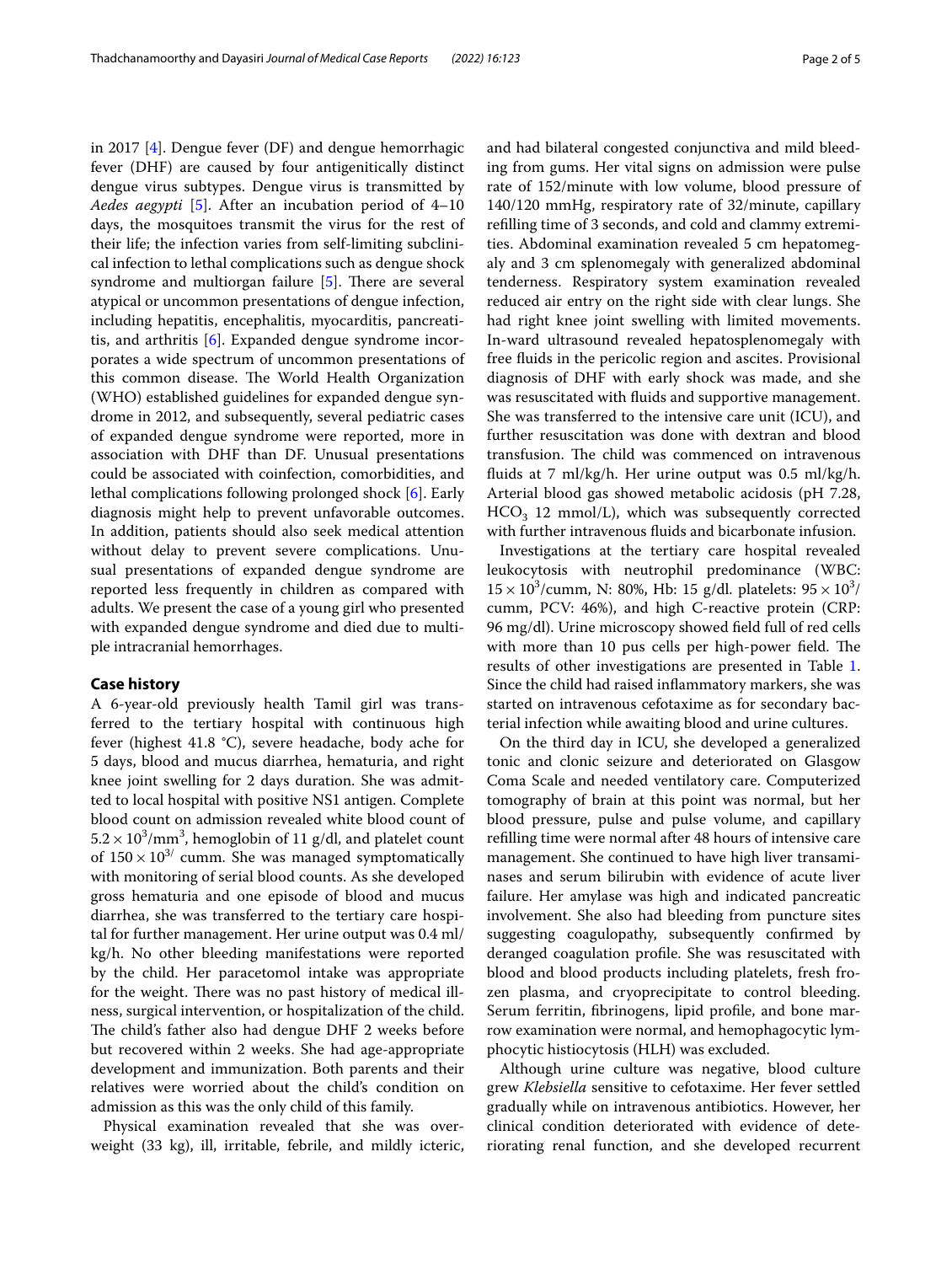| Investigation          | Value on day 2 of ICU               | Value on day 5 of ICU | Reference range           |
|------------------------|-------------------------------------|-----------------------|---------------------------|
| <b>WBC</b>             | $10 \times 10^{3}$                  | $3.5 \times 10^{3}$   | $4 - 10 \times 10^3$ cumm |
| Neutrophil             | $3.5 \times 10^{3}$                 | $1 \times 10^3$       |                           |
| Lymphocytes            | $4.5 \times 10^{3}$                 | $2.1 \times 10^{3}$   |                           |
| Hematocrit             | 46                                  | 35                    | $32 - 35$                 |
| Hemoglobin             | 15 g/dL                             | 13 g/dL               | 13-14 g/dL                |
| Platelets              | $60 \times 10^{3}$                  | 108 g/dL              | 150-450/dL                |
| <b>ESR</b>             | 10/hour                             | 20/hour               | <20/first hour            |
| Blood picture          | No abnormal cells, thrombocytopenia |                       |                           |
| Antinuclear antibody   |                                     | Negative              |                           |
| Complement (C3,C4)     |                                     | Negative              |                           |
| Serum albumin          | 28 g/l                              | 24                    | 34-50 g/L                 |
| SGOT                   | 1260 U/L                            | 534 U/L               | 10-40 U/L                 |
| SGPT                   | 745 U/L                             | 3245 U/L              | 10-40 U/L                 |
| Random blood sugar     | 98 mg/dL                            | 40 mg/dl              | 80-120 mg/dL              |
| Serum bilirubin total  | 64 µmol/L                           | 124 µmol/L            | $3-20 \mu$ mol/L          |
| Serum bilirubin direct | 34 µmol/L                           | 74 µmol/L             | $<$ 3 $\mu$ mol/L         |
| Prothrombin time       | 24 seconds                          | 45 seconds            | 10-14 seconds             |
| <b>INR</b>             | 3.1                                 | $\overline{4}$        | $2 - 2.2$                 |
| <b>APTT</b>            | 34 seconds                          | 60 seconds            | 25-35 seconds             |
| Serum fibrinogen       | 98 mg/dL                            |                       | 200-400 mg/dL             |
| D-dimer                |                                     | Less than 0.25        | < 0.5                     |
| Serum triglycerides    | 184 mg/dL                           |                       | $<$ 150 mg/dL             |
| Serum LDH              |                                     | 586 U/L               | 140-280 U/L               |
| Serum sodium           | 134 meg/L                           | 141 meg/L             | 135-145 meg/L             |
| Serum potassium        | 5.1 meg/L                           | 5.8 meg/L             | 3.5-5.1 meg/L             |
| Blood urea             | 60 mg/dL                            | 80 mg/dL              |                           |
| Serum creatinine       | $0.8$ mg/dL                         | 1.8 mg/dL             | $0.5 - 1.2$ mg/dL         |
| Serum ferritin         | 325 µg/L                            | 360 µg/L              | 24-336 µg/L               |
| Serum amylase          |                                     | 220 U/L               | 30-110 U/L                |
| Serum lipase           |                                     | 86 U/L                | $0 - 160$ U/L             |

# <span id="page-2-0"></span>**Table 1** Investigations in intensive care unit

ICU: Intensive Care Unit

hypoglycemic convulsions subsequently. She was started on renal replacement therapy and liver support therapy. Ultimately she died while receiving ventilatory care due to multiple intracranial hemorrhages on day 14 of illness.

# **Discussion**

Although there are a number of reports of expanded dengue syndrome in adults [[7\]](#page-4-5), this entity is rarely documented in children younger than 12 years. Gastrohepatic manifestations and acute pancreatitis are among the more commonly reported atypical manifestations in adults [[7\]](#page-4-5) as compared with neurological manifestations and acute kidney injury. Intracranial hemorrhage has been rarely reported even among adults  $[8-10]$  $[8-10]$  $[8-10]$ and carried high mortality [[11](#page-4-8)]. Similar to the reported child, intracerebral hemorrhage has occurred in many reported adult patients when platelets are above 20,000/ cumm  $[11]$  $[11]$ . This fact highlights the importance of urgent neuroimaging in those with deteriorating consciousness despite higher platelet counts. The presentation in this child was unusual in that several factors such as acute liver failure, septicemia, and uremia contributed to deteriorating consciousness in addition to intracerebral hemorrhages.

Disseminated intravascular coagulation was reported in approximately 1.5% of children with confrmed dengue fever in one series  $[12]$  $[12]$ . Most of the bleeding manifestations comprised bleeding manifestations of skin, melena, gum bleeding, and epistaxis. Only two children with intracranial hemorrhages have been reported, but none reported to have hematuria [[12\]](#page-4-9). Splenomegaly was another unusual fnding of expanded dengue and has been reported more commonly in children, similar to this patient [[13\]](#page-4-10). Serum amylase too was elevated in the child,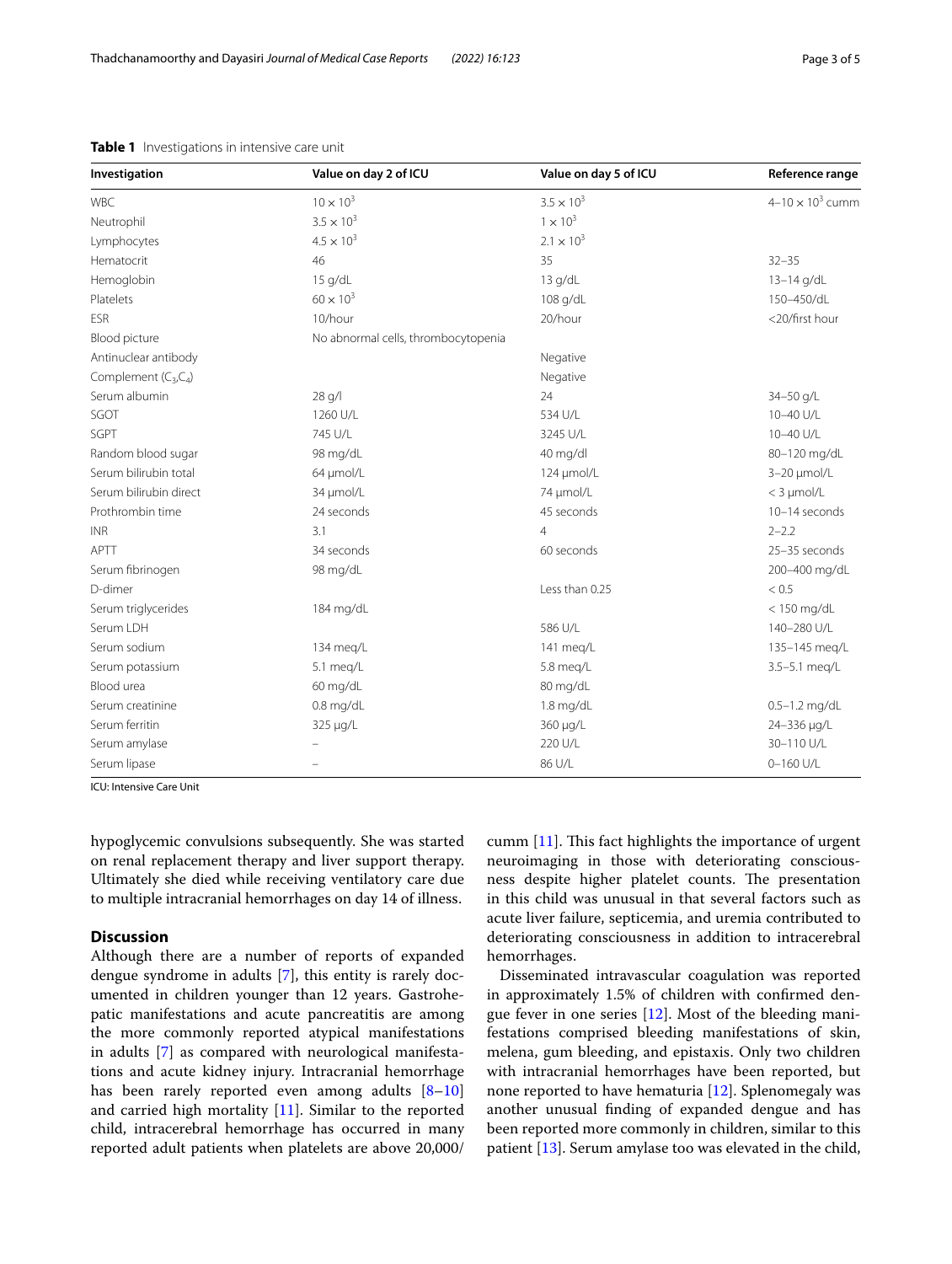suggesting evidence of pancreatic involvement. Acute pancreatitis is also rarely documented in literature [\[14](#page-4-11)]. Although the exact etiology is unknown, direct viral invasion, ischemia due to dengue shock, and autoimmunemediated damage are proposed mechanisms [\[15](#page-4-12)].

The WHO introduced the spectrum of expanded dengue syndrome in 2012 and included atypical and unusual manifestations of neurological, renal, hepatic, or other isolated organ systems, which occurred as complications of severe profound shock or coinfections or secondary to underlying host conditions/diseases [\[6](#page-4-4)]. Seizures, intracranial hemorrhages, pancreatitis, acute hepatitis and hepatic failure, and acute kidney injury reported in this child form part of the spectrum of expanded dengue syndrome. Acute splenic rupture is also reported as an unusual manifestation [\[16](#page-4-13)]. However, in this child, only splenomegaly was noted, with no evidence of splenic rupture.

End-organ dysfunction in expanded dengue syndrome is most commonly caused by dengue shock and bleed-ing [[17\]](#page-4-14). This child had the whole critical phase managed in a hospital setting; however, it was likely that the hemodynamic instability arising from severe dengue and septicemia both contributed to multiorgan dysfunction despite timely interventions, supportive care, and fuid management upon admission to the tertiary care unit. It is recommended that blood transfusions be used early in dengue shock to mitigate the efects of tissue hypoxia and risk of further and more severe bleeding manifestations [[17\]](#page-4-14). Oliguric renal failure was managed in this child with renal replacement therapy given the potential harmful efects of fuid challenge on the risk of fuid overload and related complications in this child such as raised intracranial pressure and brain edema. Although neutrophilpredominant leukocytosis together with high fever can be observed in dengue shock, positive blood cultures also supported *Klebsiella* septicemia necessitating management of both severe dengue and *Klebsiella* septicemia in this child.

Overall, the management of this patient was challenging from the onset of dengue fever. The disease followed an unusual path with several atypical manifestations such as hematuria, acute liver and renal failure, disseminated intravascular coagulopathy, pancreatic involvement, multiple intracerebral hemorrhages, and splenomegaly. The management was further complicated by concurrent *Klebsiella* septicemia. The case highlights the importance of early and careful fuid management during the critical phase, early administration of blood transfusions in the presence of shock and bleeding, and careful monitoring for unusual manifestations.

As this was the only child in the whole family of these young parents, they were worried and disturbed psychologically. We subsequently arranged several counseling sessions with the family for 1 year with the external multidisciplinary team. The parents recovered slowly with the hope that their child reached heaven.

# **Conclusion**

The reported child with dengue hemorrhagic fever developed several unusual presentations such as acute liver and renal failure, disseminated intravascular coagulopathy, pancreatic involvement, and multiple intracranial hemorrhages, which form part of expanded dengue syndrome. It is crucial that the onset of critical phase is detected accurately and in a timely fashion by meticulous monitoring. Careful fuid management during the critical phase and early administration of blood transfusions in the presence of shock and bleeding are important to prevent damage to multiple end organs. In the seriously unwell child, it is important to look for unusual complications actively to improve outcomes.

#### **Abbreviations**

DF: Dengue fever; DHF: Dengue hemorrhagic fever; WHO: World Health Organization; HLH: Hemophagocytic lymphocytic histiocytosis.

#### **Acknowledgements**

The authors would like to thank Dr. T Pavithra, and Dr. S. Anbudas, medical officers, pediatric unit, and Dr. P Yohananth, consultant anesthetist for assistance with management of this patient.

#### **Authors' contributions**

VT led the clinical management of the patient, performed the literature survey, and wrote and edited the manuscript. KD performed the literature survey, and wrote and edited the manuscript. All authors read and approved the fnal manuscript.

#### **Funding**

No funding was received

#### **Availability of data and materials**

The data that support the fndings of this case report are available from the Medical Records Department, Batticaloa Teaching Hospital, but restrictions apply to the availability of these data, which were used under license for the current report and so are not publicly available. Data are, however, available from the authors upon reasonable request and with permission of Medical Records Department, Batticaloa Teaching Hospital, Sri Lanka.

# **Declarations**

#### **Ethics approval and consent to participate**

Written informed consent was obtained from both of the patient's parents.

#### **Consent for publication**

Written informed consent was obtained from the patient's legal guardian for publication of this case report and any accompanying images. A copy of the written consent is available for review by the Editor-in-Chief of this journal.

#### **Competing interests**

The authors declare that there is no confict of interests regarding the publication of this paper.